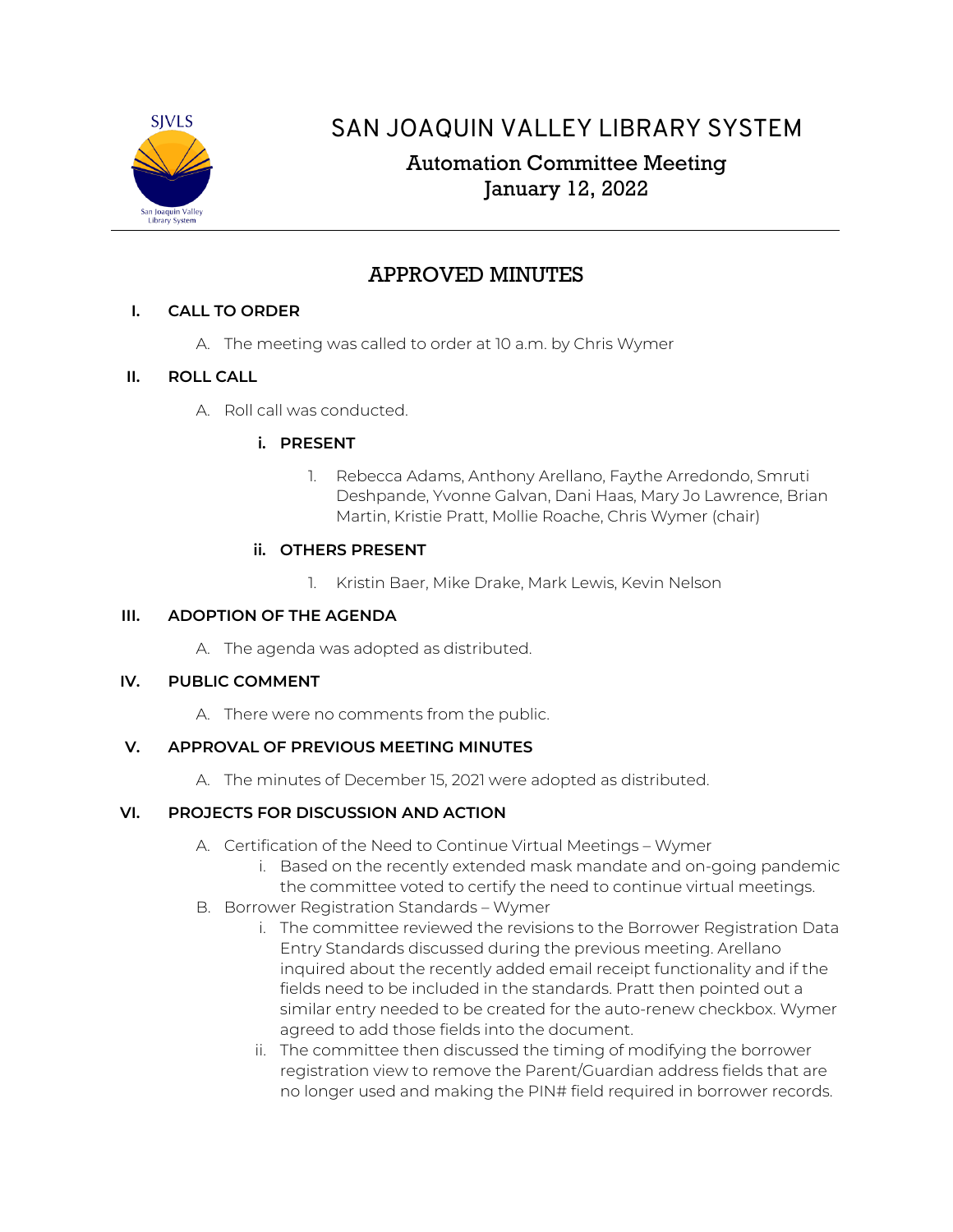The committee agreed to make the modifications on Sunday, January 16.

- iii. Porterville motioned to accept the Borrower Registration Data Entry Standards with the inclusion of the descriptions for auto-renew and allow email receipt options. Kern seconded. The motion passed.
- C. Electronic Device Lending Guidelines Wymer
	- i. Wymer presented the updated Electronic Device Lending Guidelines that included the modification to the description of adult borrowers permitted to borrower electronic devices.
	- ii. Porterville motioned to accept the Electronic Device Lending Guidelines as presented. Tulare Public seconded. The motion passed with Madera abstaining.
- D. Modifying Analytics Data Extract Wymer
	- i. Wymer presented the committee with a request to modify the Analytics data extract process to include PII. The rationale for the change is to make sure Merced County can utilize all the features when their subscription to the Community Engagement Platform (CEP) begins. CEP includes an email marketing module that simplifies creating and managing email marketing campaigns and includes a feature that allows dynamic creation of email recipients using values found in borrower records. To build the dynamic lists, CEP utilizes BlueCloud Analytics to query records. Currently, we do not extract PII and the information available in Analytics is not robust enough on its own to generate the lists required by CEP.
	- ii. Wymer informed the committee that this modification would also allow for the creation of other borrower-based reports that were not possible previously. This includes the ability to generate and print overdue notices through Analytics and utilize images and custom formatting options not available in Horizon. Another benefit is the ability to create reports to locate improperly formatted data in borrower records. He also discussed the need for security and limiting access to reports with PII to prevent the risk of a data breach.
	- iii. Kern motioned to modify the Analytics data extract to include PII. Merced seconded. The motion passed.
- E. Library Card Orders Wymer
	- i. Wymer informed the committee the Library Card order window will open at the beginning of March and requested that any members who want to use a custom design begin finalizing their designs. The new SJVLS logo is nearly finalized, it will be presented to Admin Council on Friday for approval. If approved, Wymer will send the image file to the JSAs so they can include it in their card designs. Wymer also informed the committee that our vendor has requested to modify their pricing. He's going to present the updated pricing to Admin Council on Friday.
- F. Status Report on Projects Nelson/Drake/Wymer
	- i. Nelson gave an update on PC orders, some of the items in our order have been delayed due to supply chain issues. He also doesn't have an estimate on when HP printers will be available or delivered, they're all out of stock. If members need printers, he recommends looking into purchasing a Xerox, but there aren't any guarantees. He recommends